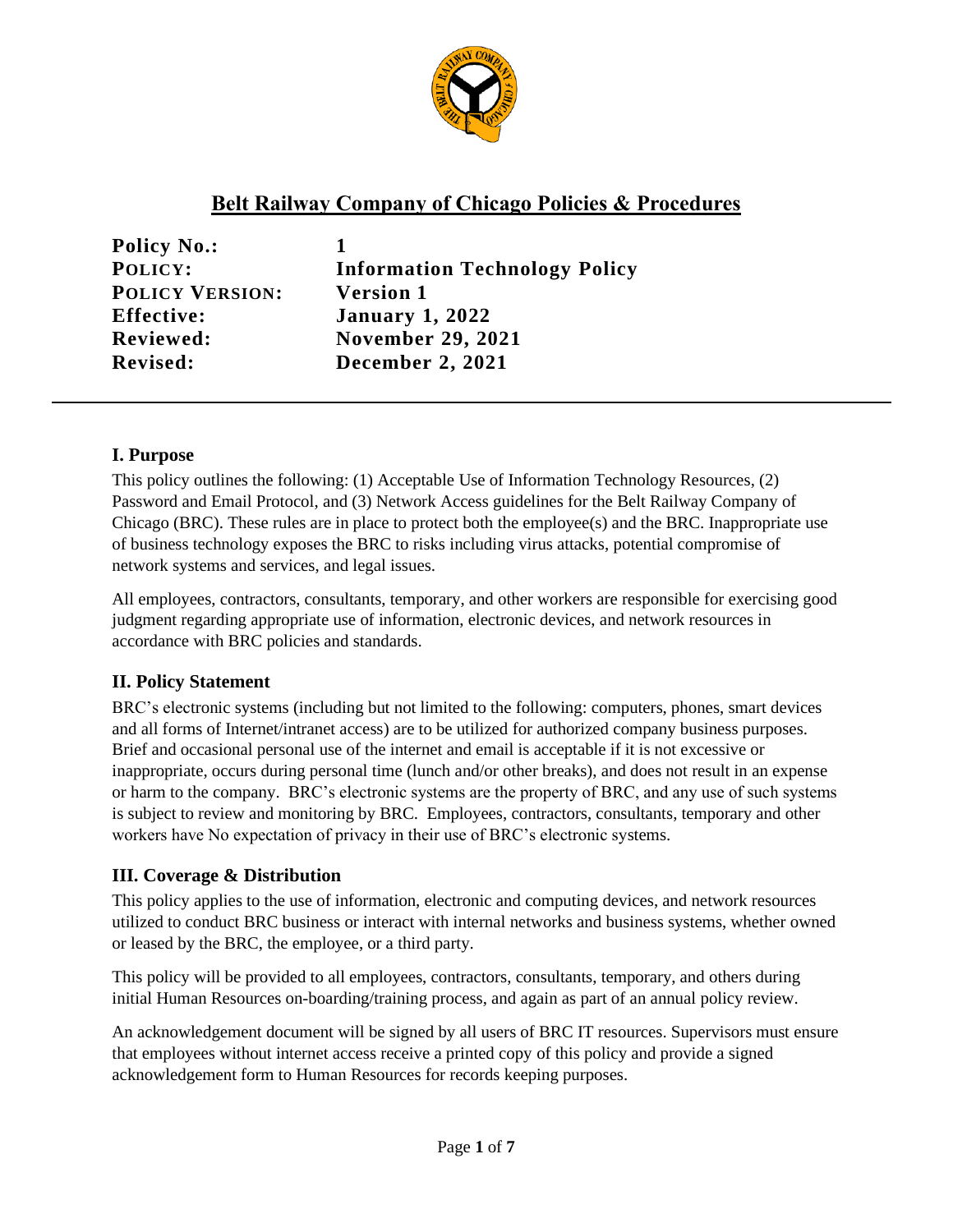# **IV. Policy Overview**

All users must:

- Store critical user/corporate data on network drives to facilitate backups
- Secure their technology and passwords
- Prevent theft of BRC equipment or data
- Complete any/all BRC required annual IT training
- Minimize non-work related Internet use (social media, personal finances and email)

Unless specifically authorized, all users must avoid:

- Releasing/exposing sensitive data (HIPAA, PTC/I-ETMS, corporate data)
- Excessive bandwidth usage (streaming video or music, file sharing)
- Risky computer use (unsecure email, Internet browsing, unsafe password use/release)
- Installing software or hardware without authorization from the IT Department (screensavers, utilities, USB drives, etc.)
- Illegal, unethical, and/or unsafe uses of technology (storing data insecurely, copyright infringement, threats, pornography, etc.)

# **V. Responsibilities for Compliance**

Senior Director/Director of Information Technology – Define and enforce procedures. Conduct annual review and update the policy as needed.

All BRC employees, vendors and contractors – Review and sign the policy acknowledgement form and comply.

# **VI. Policy**

# **(1) Acceptable Use of Information Technology Resources**

General Use and Ownership:

BRC confidential information stored on electronic and computing devices (owned or leased by BRC, the employee or a third party) remains the sole property of BRC. Individuals have a responsibility to promptly report theft, loss or unauthorized disclosure of BRC proprietary information. Personnel may access, use, or share BRC proprietary information only to the extent it is authorized and necessary to fulfill assigned job duties.

Business related use of streaming media is permitted if it does not negatively impact the corporate network or the user's job performance. BRC reserves the right to audit, limit or block access to streaming media. The BRC is not responsible for any information that the user views, reads, or downloads from the Internet.

Personal use of the computer system is considered acceptable, when the use is occasional, limited and does not:

- Interfere with the employee's work performance
- Interfere with any other user's work performance
- Negatively impact the BRC IT systems and/or network
- Violate any other provision of the BRC's policies, guidelines, or standards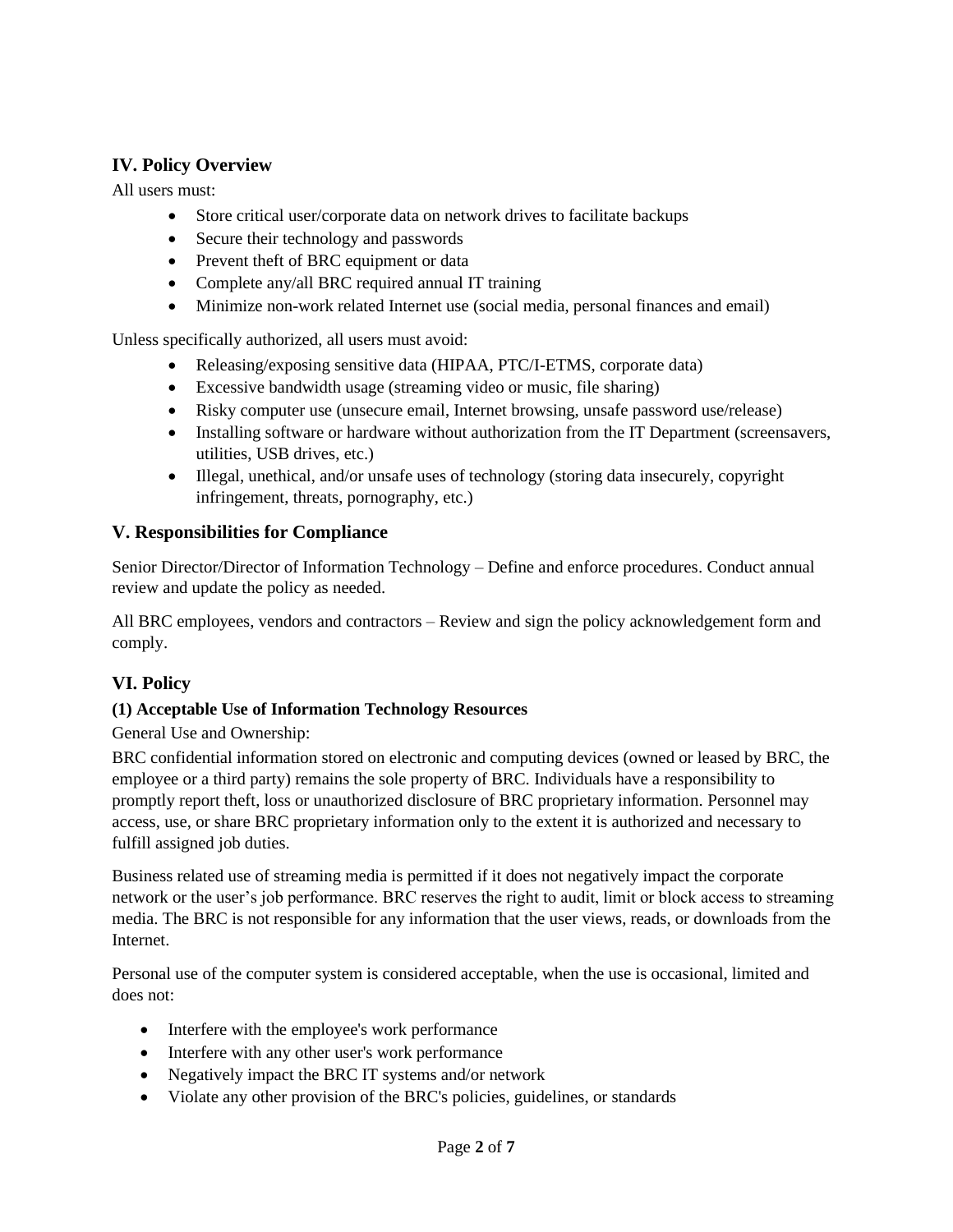Peer-to-Peer (P2P) file sharing/networking, that is not BRC business related is prohibited. Business related use of streaming media is permitted as long as it does not negatively impact the computer network or the user's job performance. BRC reserves the right to audit, limit or block access to streaming media. Avoid sending and/or downloading large files that could restrain the network.

Confidential data must never be sent via messaging technologies outside of the BRC approved corporate messaging systems. Financial and proprietary information is confidential and when disclosing this information, it must be in a secure format like an encrypted email. Personnel must not publish any information that is confidential and/or detrimental to the BRC on social networking sites.

Viruses, Trojans, Phishing and other malware can be easily delivered as an email attachment. Users should:

- Never open unexpected email attachments
- Never enter user id or email
- Never open email attachments from unknown sources
- Never click links within email messages, unless certain the link was sent intentionally (it is best to retype the link into your web browser)
- Immediately report any suspected or witnessed breach or message indicating a potential breach
- Never open non-work-related emails or spam
- Contact the BRC IT Department if you have concerns or questions

#### BRC Equipment and Software:

All technology purchases must be approved by the BRC IT Department, including, but not limited to, computers, tablets, phones, printers, etc. Exceptions to this policy can be granted by department managers. Software applications for BRC use must be approved by the IT Department.

Use of Personal Hardware, Software, and Email:

Users are prohibited from using third-party personal email systems and storage servers such as Google, Yahoo, and MSN Hotmail etc. to conduct BRC business. Non-company-provided computer equipment and storage devices are prohibited from being connected to the BRC network. Personal Smartphones are permitted on the BRC network, only if they are enrolled in the required Mobile Device Management "MDM" solutions established by the IT Department. The installation of noncompany-supplied software applications is prohibited.

BRC reserves the right to monitor all use of BRC provided computer systems and networks.

## **(2) Password and Email Protocol**

Password Construction:

Passwords must be at least eight characters in length. However, it is recommended that passwords be longer than 12 characters. If you choose a shorter password (less than 12 characters), passwords should contain the following: upper case letter, lower case letter, number, and symbol. A 2-factor authentication process maybe applied to some devices.

Passwords should not be constructed or contain the following:

- Sequential. i.e., W23 then W24 is not allowed. R22,  $\overline{165}$  is allowed.
- A single word found in a dictionary (English or non-English)
- Birthdays and/or other personal information such as address and phone numbers
- Employee ID Number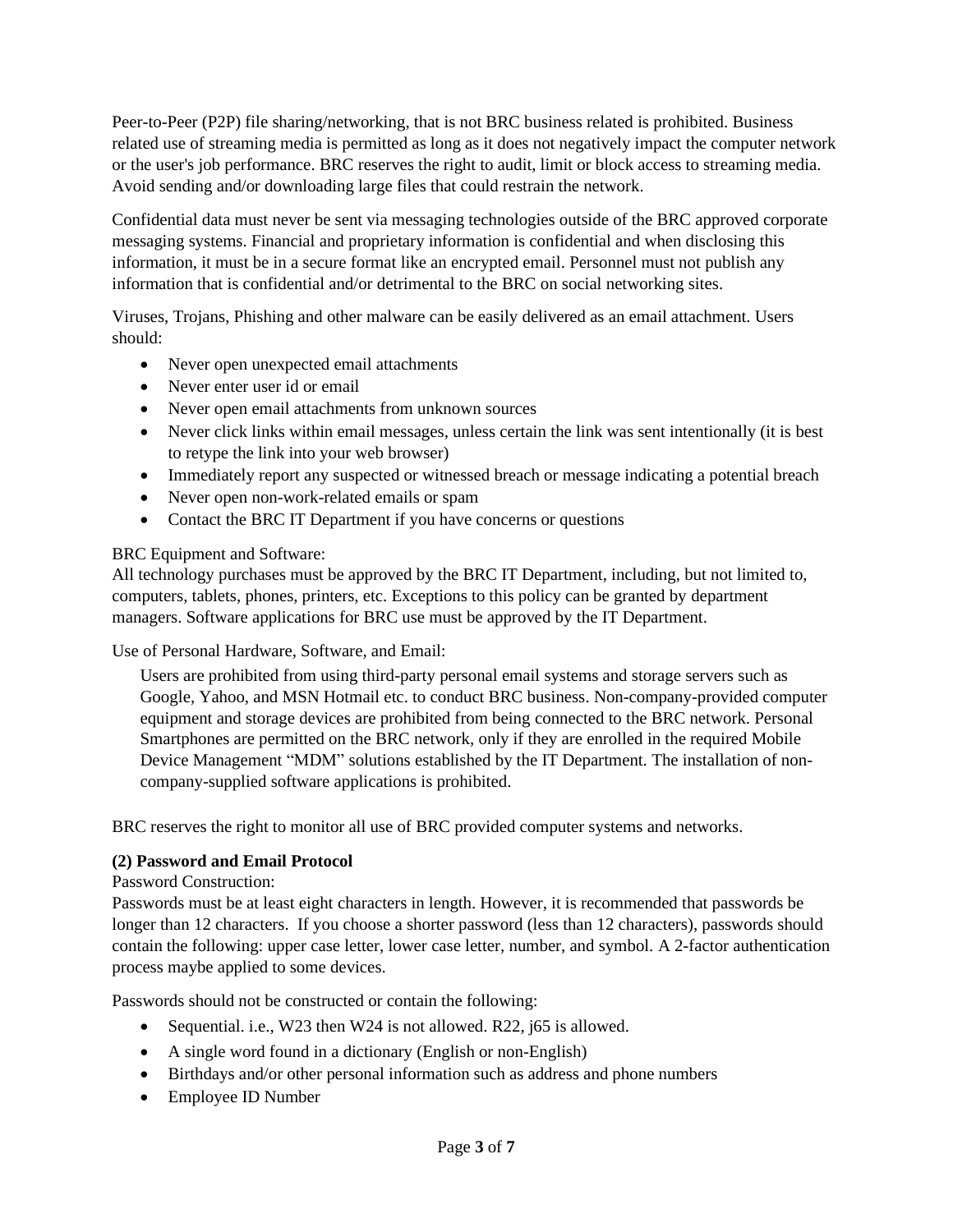• Word or number patterns like aaabbb, qwerty, zyxwdznuts, 123321, etc.

## Password Protection Standards:

Do not use the same passwords for BRC accounts that are used for non-BRC accounts (e.g., personal Internet Service Provider accounts, option trading, benefits, G-Mail, Facebook, Amazon, etc.). Always use different passwords for various BRC access needs whenever possible.

## Email:

BRC email accounts are to be utilized solely for business purposes. Email is an insecure method of communication, and information that is confidential, offensive, or unauthorized should never be sent in an email. Financial and proprietary information sent via email must be secured/encrypted. The BRC IT Department may implement internal controls to block excessive attachments and/or spam. Email signatures should be professional in nature.

## **(3) Network Access**

Unsecure Networks:

Users are permitted to connect company-provided electronic devices to public or unsecured networks. Examples of unsecured networks include internet access from a home network, access provided by a hotel, an open or for-pay wireless hotspot, or any other network not under direct control of the BRC.

If BRC users are going to connect to unsecured networks, they must adhere to the following security guidance:

- When using a hotspot, log in or send personal information only to websites you know to be fully encrypted or contain a valid security certificate
- Do not stay permanently signed in to accounts, log out when your work is complete
- Do not use BRC passwords on non-BRC websites
- Many web browsers alert users who try to visit fraudulent websites or download malicious programs - pay attention to these warnings
- Change the settings on your mobile device so it doesn't automatically connect to nearby Wi-Fi.
- BRC provides a secure VPN connection to encrypt traffic between your mobile device and BRC's network, even across unsecured networks. Organizations create VPNs to provide secure, remote access for their employees. VPN options are available for mobile devices; they can encrypt information you send through mobile apps.
- Check the URL of the sites you are on look for "https" to help identify if it is secure

## Remote Access:

It is the responsibility of BRC employees with remote access privileges to BRC's corporate network to ensure that their remote access connection is given the same consideration as an on-site connection. Performance of illegal activities via the BRC network by any user is prohibited. Users bear the responsibility and consequences of misuse.

Permanent third-party connections require that the link be held to higher security standards than an intracompany connection. Third-party user(s) must provide:

- Names and any other requested information requesting access (BRC reserves the right to approve or deny)
- 24/7 Contact information (email and phone) for the individual(s) responsible for the connection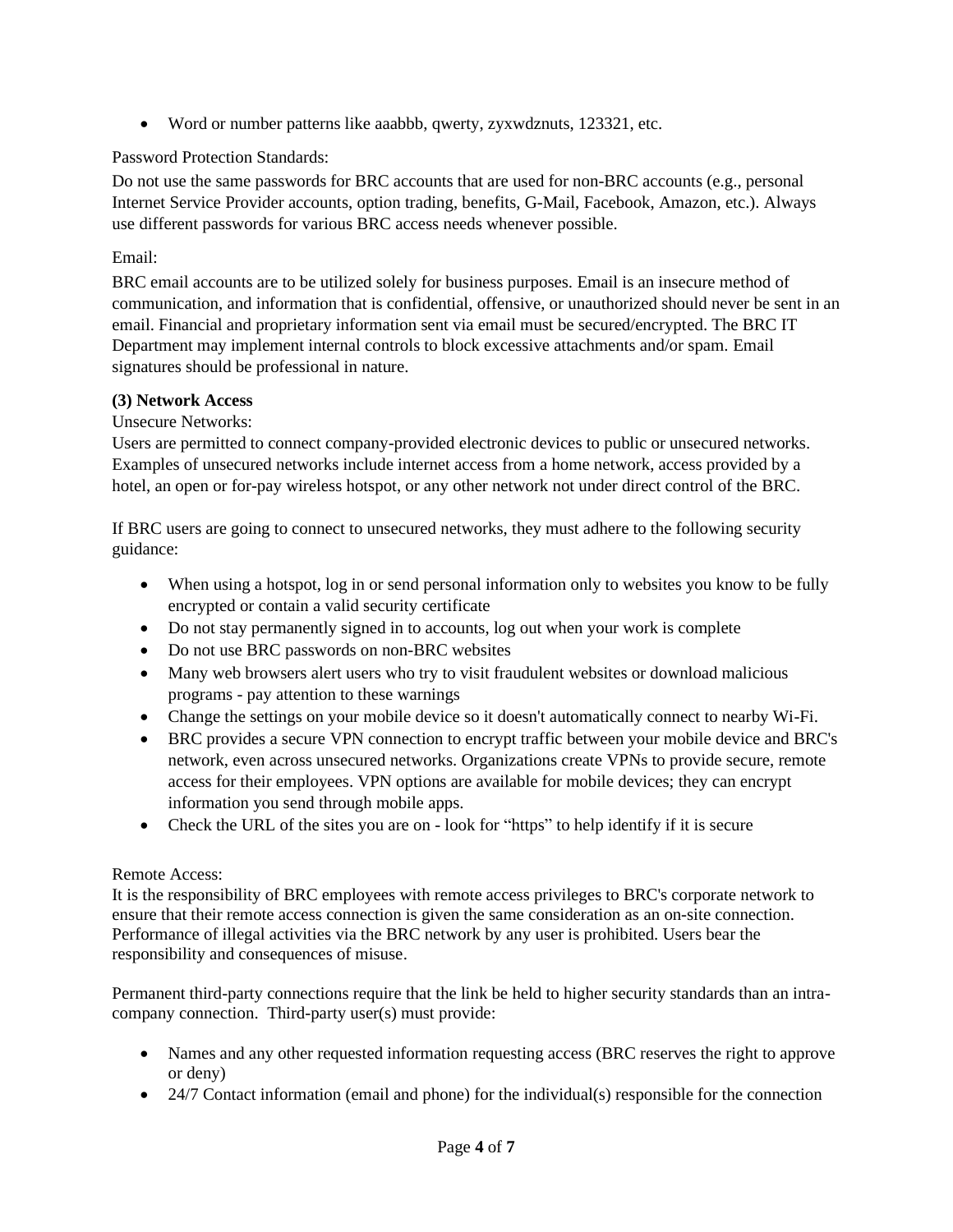# **VII. Enforcement & Violations**

Any employee found to have violated this policy may be subject to disciplinary action, up to and including termination of employment. A violation of this policy by a temporary worker, contractor, vendor or other third party may result in the termination of the contract with the BRC.

If you have any questions regarding this document please contact your supervisor or the Human Resources Department.

# **VIII. Policy Definitions**

## Acceptable Use

Means that the device, internet or network use complies with BRC policies and procedures, including, but not limited to, those on harassment, copyright law, trade secrets, and confidentiality.

#### Bandwidth

The amount of information per unit of time that a transmission medium (like an internet connection) can handle.

## Confidential Information

Confidential information is information which concerns or relates to the trade secrets, processes, operations, style of works, or apparatus, or to the production, sales, shipments, purchases, transfers, identification of customers, inventories, or amount or source of any income, profits, losses, or expenditures of any person, firm, partnership, corporation, or other organization, or other information of commercial value, the disclosure of which is likely to have the effect of either impairing the Corporation's ability to obtain such information as is necessary to perform its statutory functions, or causing substantial harm to the competitive position of the person, firm, partnership, corporation, or other organization from which the information was obtained, unless the Corporation is required by law to disclose such information.

NOTE: The term confidential business information includes "proprietary information".

## Data Leakage (Data Loss)

Data or intellectual property that is pilfered in small amounts or otherwise removed from the network or computer systems.

Data leakage may be malicious or inadvertent by users with good intentions.

## Electronic Communications

Includes e-mail, instant messaging, social media and any other type of communication that is transmitted or received electronically.

## E-Mail

Short for electronic mail, email refers to electronic letters and other communication sent between networked computer users, either within a company or between companies.

#### Encryption

The process of encoding data with an algorithm so that it is unintelligible and secure without the key. Encryption is used to protect data during transmission or while stored.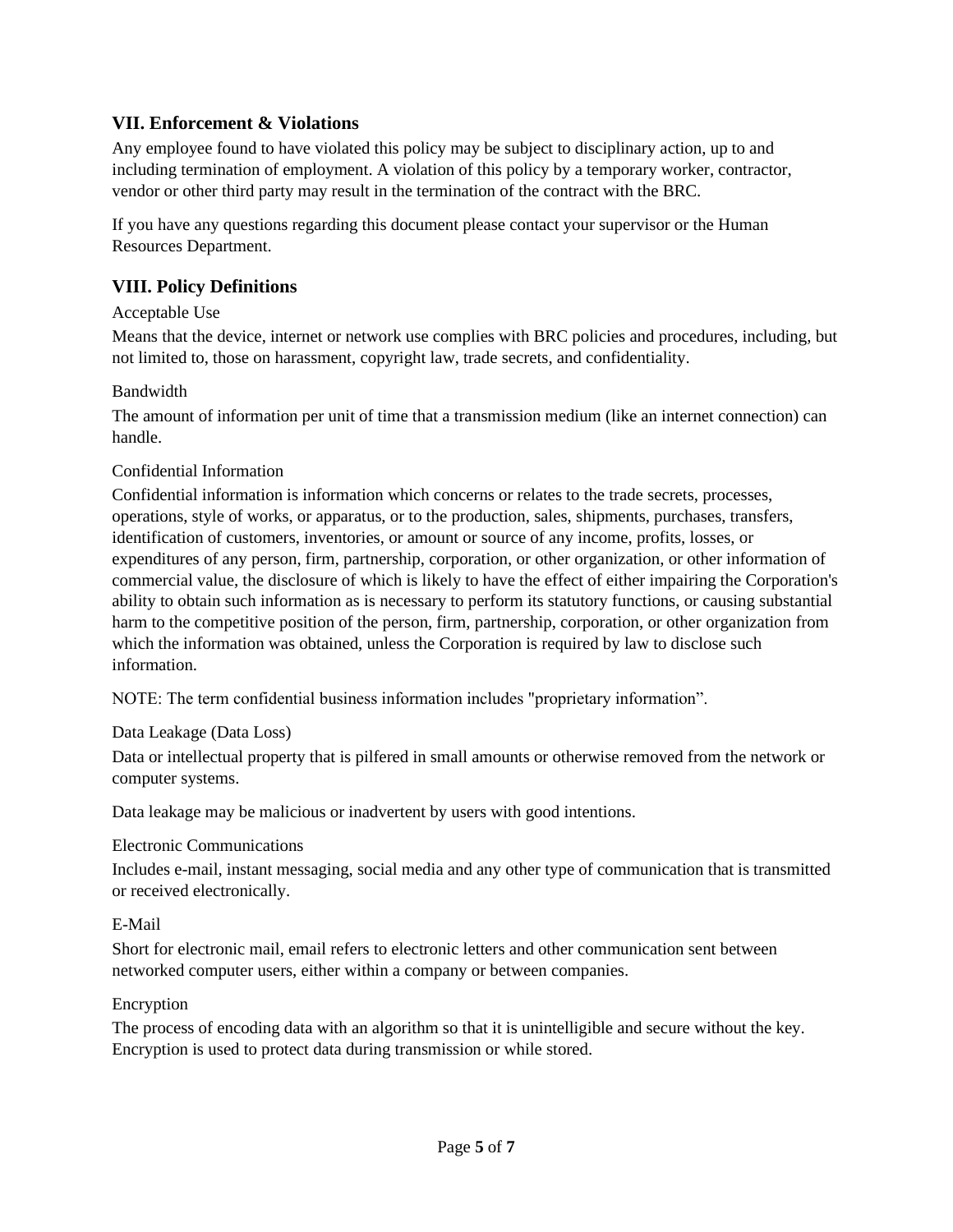## Excessive Use

Occurs if the usage interferes with normal job functions, responsiveness, or the ability to perform daily job activities.

#### Malware

Any software intentionally designed to cause damage to a computer, server, client, or computer network (by contrast, software that causes unintentional harm due to some deficiency is typically described as a software bug).

A wide variety of malware types exist, including computer viruses, worms, Trojan horses, ransomware, spyware, adware, rogue software, wiper and scareware.

#### Messaging

A text or graphic-based application that allows two or more users to "chat" in real time.

#### Mobile Device

A portable device that can be used for certain applications and data storage. An example is a Smartphone.

#### Network Services

Network services are electronic resources that include, but are not limited to: e-mail, File Transfer Protocol (FTP), telnet, web browsing, and other Internet accessible services.

#### Password

A sequence of characters that is used to authenticate a user to a file, computer, network, or other device. Passwords are specifically managed thru the BRC Password Policy

## Peer-to-Peer (P2P) File Sharing

A distributed network of users who share files by directly connecting to the users' computers over the Internet rather than through a central server.

#### Personal Use

The use of BRC devices, network or communications for non-work-related activity.

## Phishing

A fraudulent attempt to obtain sensitive information or data, such as usernames, passwords and credit card details, by disguising oneself as a trustworthy entity in an electronic communication. Typically carried out by email spoofing, instant messaging, and text messaging, phishing often directs users to enter personal information at a fake website which matches the look and feel of the legitimate site.

#### Sensitive information

Information that is protected against unwarranted disclosure. Access to sensitive information should be safeguarded. Protection of sensitive information may be required for legal or ethical reasons, for issues pertaining to personal privacy, or for proprietary considerations.

#### Smartphone

A mobile telephone that offers additional applications, such as individual applications and email access.

#### Social Media

Any non-railroad website that allows the sharing of personal, professional or corporate information with peers or friends.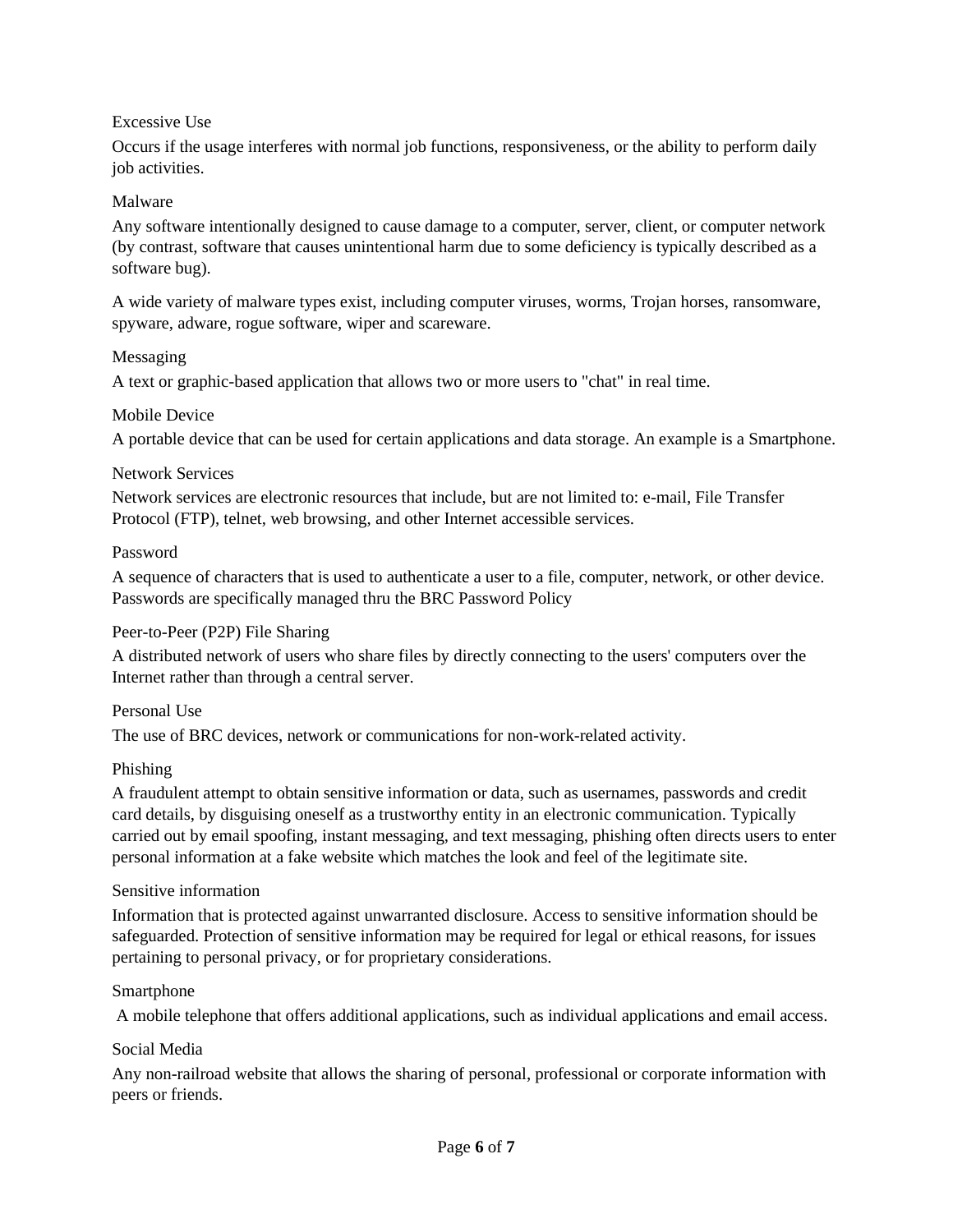## Spam

Unsolicited bulk email. Spam often includes advertisements, but can include malware, links to infected websites, or other malicious or objectionable content.

#### Streaming Media

Information, typically audio or video, that can be heard or viewed as it is being delivered, which allows the user to start playing a clip before the entire download has completed.

User

Any BRC employee or person who has been authorized to access BRC electronic information resources.